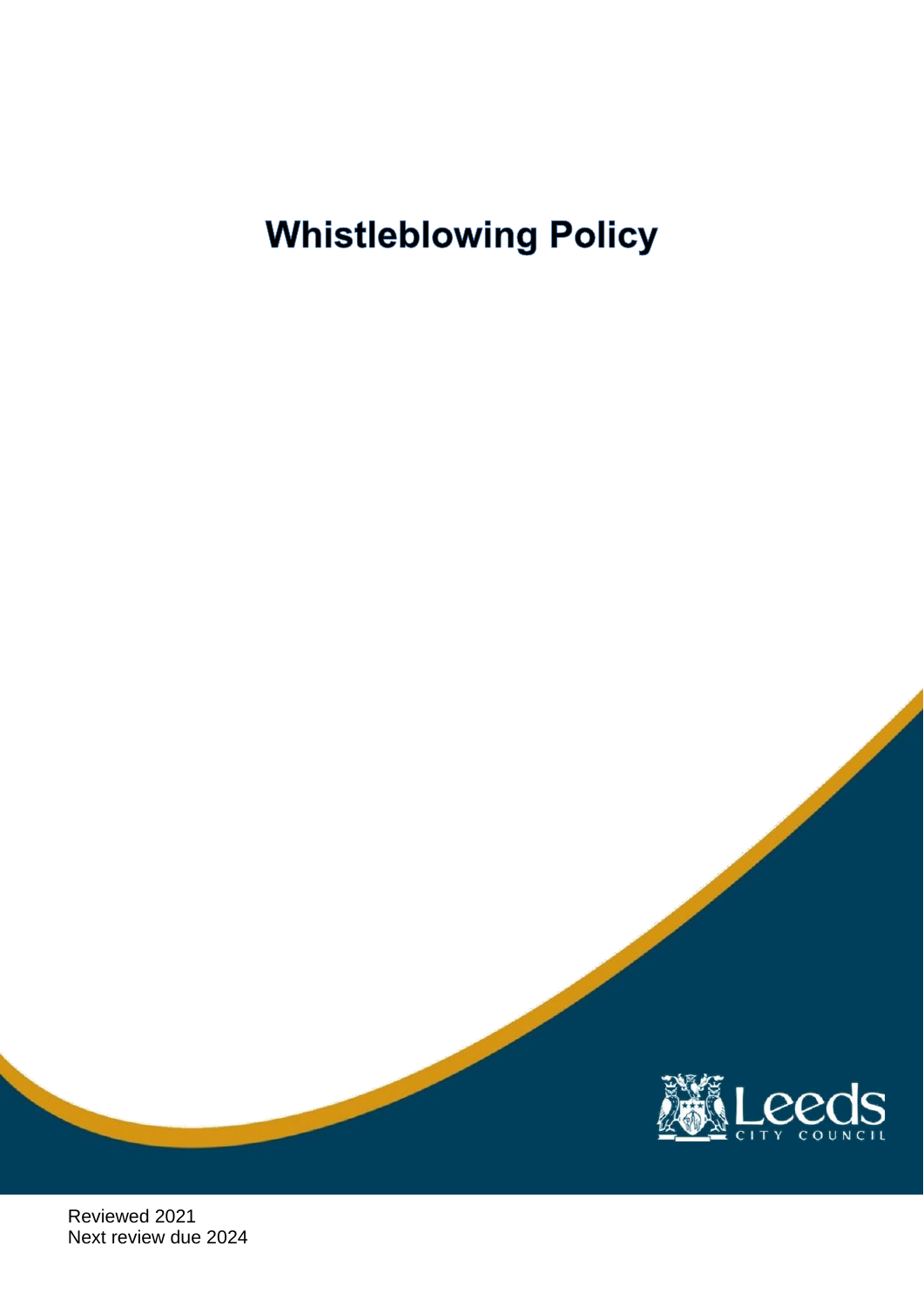

# **Whistleblowing Policy contents**

| <b>Table of contents</b>                             | Page      |
|------------------------------------------------------|-----------|
| 1 Introduction                                       | 3         |
| 2 Aims and scope                                     | $3 - 4$   |
| 3 What are whistleblowing and qualifying disclosures | $4 - 5$   |
| 4 Safeguards                                         | $5 - 6$   |
| 5 How concerns can be raised                         | $6 - 7$   |
| 6 How the Council will respond                       | $7 - 8$   |
| 7 Monitoring of whistleblowing referrals             | $8 - 9$   |
| 8 How the matter can be taken further                | $9 - 10$  |
| Appendix A How to raise a concern, do's and don'ts   | $11 - 12$ |
| Appendix B Other contacts                            | $13 - 14$ |
| Appendix C Whistleblowing referral form              | $15 - 17$ |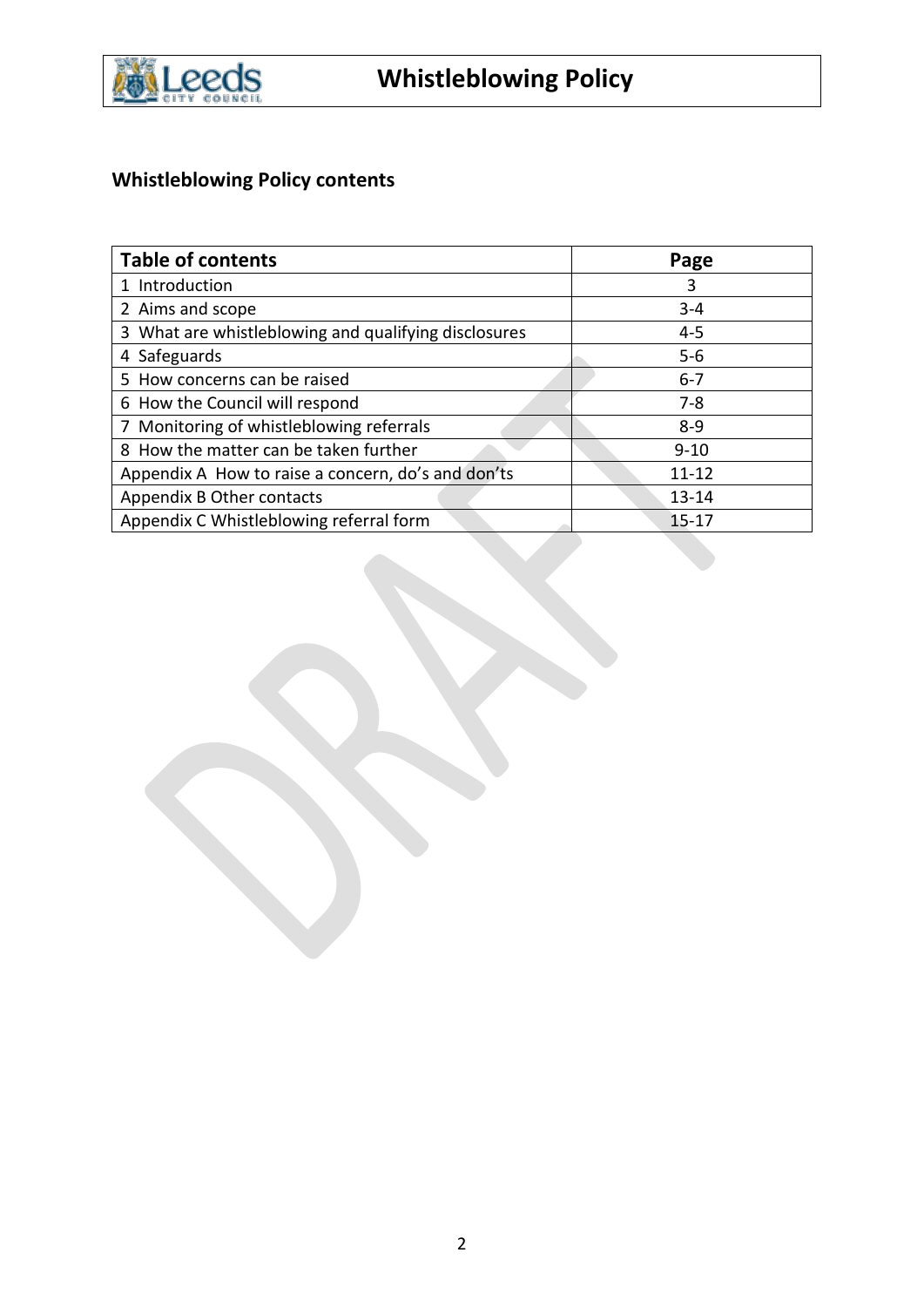

# **1 Introduction**

- 1.1 Leeds City Council is committed to the highest standards of openness, probity and accountability. In line with that commitment, we encourage Council employees and workers<sup>1</sup> who have legitimate concerns about any aspect of the Council's work, to come forward and voice those concerns through accessible channels rather than overlooking the issues or discussing them externally. Making your disclosure under this policy will enable the Council to address any concerns and risks as early as possible.
- 1.2 As an employee or worker of the Council, you are often the first to realise that there could be something seriously wrong with the way we are operating. This policy sets out the principles that enable you to raise concerns without the fear of adverse consequences.
- 1.3 As a member of the public or in your role as an elected member, you may also have concerns that there is something wrong with the way that the Council is operating. This policy is designed to encourage you to report your concerns relating to matters set out at 3.5 and 3.6 and are in the public interest to raise.
- 1.4 The Council recognises that you may wish to raise your concern confidentially and in such cases the Council will make every effort to protect your identity.

### **2 Aims and scope of the policy**

- 2.1 This policy applies to anyone who wishes to raise concerns about suspected wrongdoing in the Council.
- 2.2 The Public Interest Disclosure Act 1998 (PIDA), the law that protects whistleblowers from negative treatment or dismissal for raising their concerns, applies to both employees and workers, including permanent and temporary employees, casual staff, apprentices, agency staff, consultants, contractors, sub-contractors or a partner organisation who are engaged in work for the Council.
- 2.3 If you are not a Council employee or worker you can still contact the Council to report any concerns or disclosures about wrongdoing and these will be investigated in line with this policy. Unlike disclosures made by employees, protection under PIDA law does not extend to disclosures made by employees of external organisations, volunteers, job applicants, members of the public or elected members.
- 2.4 This policy has a specific section detailing the process that schools based staff should follow when raising concerns (section 5.7-5.9).
- 2.5 The aim of this policy is to:

<sup>&</sup>lt;sup>1</sup> For the definition of a worker se[e https://www.gov.uk/employment-status/worker](https://www.gov.uk/employment-status/worker)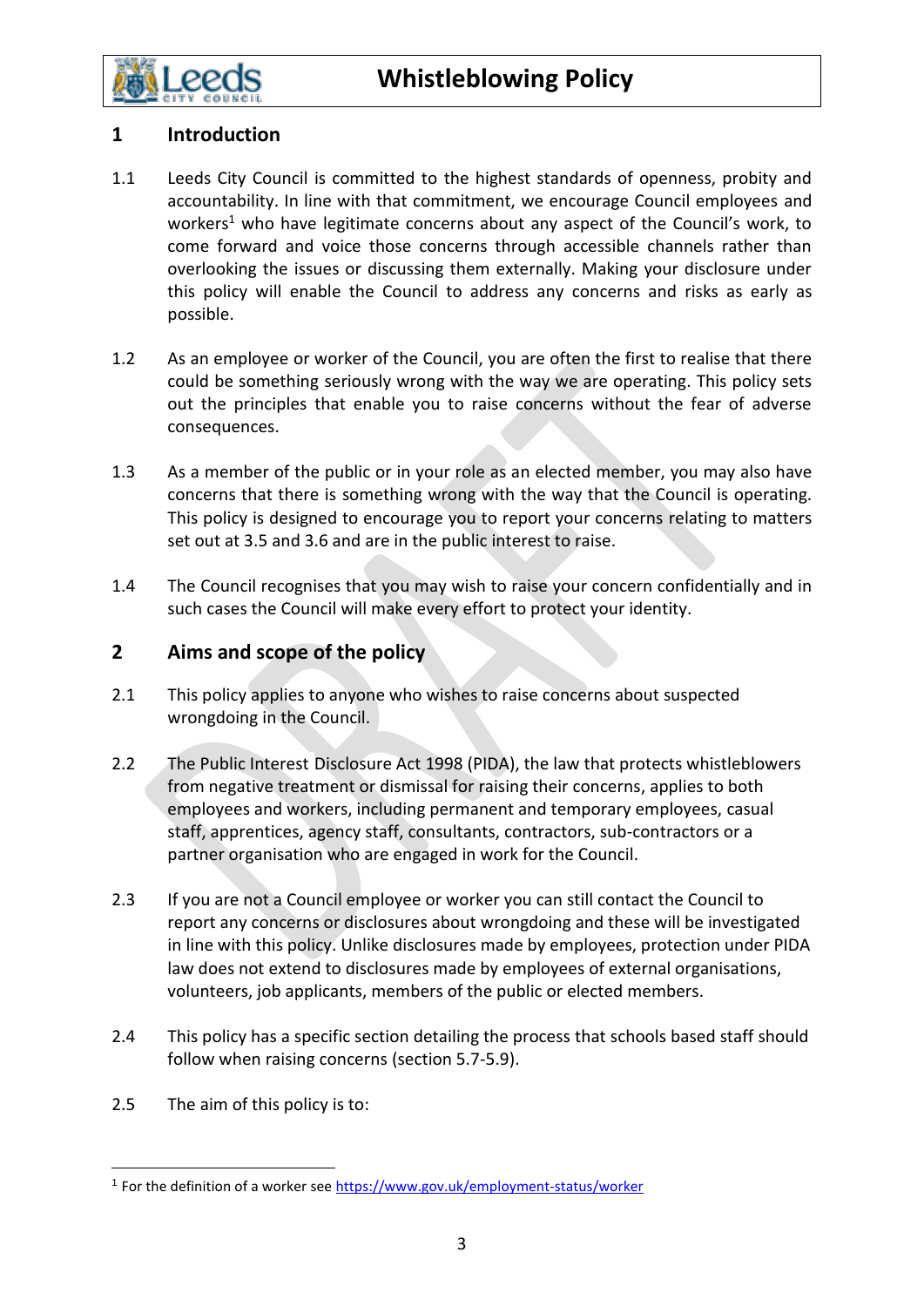

- Encourage reports of suspected wrongdoing or malpractice within the Council as soon as possible, in the knowledge that their concerns will be taken seriously and investigated as appropriate
- set out the safeguards you can expect when raising concerns under this policy
- reassure Council employees and workers that reprisals or victimisation for whistleblowing in the public interest will not be tolerated even if you turn out to be mistaken
- demonstrate the Council's zero tolerance commitment to tackling fraud and corruption
- demonstrate the Council's commitment to treat all disclosures consistently and fairly
- 2.6 This policy does not form part of a contract of employment. It is regularly reviewed and may be amended from time to time.

#### **3 What are whistleblowing and qualifying disclosures?**

- 3.1 Whistleblowing is the confidential disclosure by an individual of any concerns relating to wrongdoing involving any aspect of the Council's work, or dangers in the workplace.
- 3.2 For Council employees and workers, to be covered by whistleblowing law the disclosure must be a 'qualifying disclosure'. Qualifying disclosures are disclosures of information about wrongdoing which include criminal offences, bribery, failure to comply with legal obligations, miscarriages of justice, threats to health and safety of an individual, damage to the environment and a deliberate attempt to cover up any of the above.
- 3.3 The law is designed to protect whistleblowers from detrimental treatment or victimisation from their employers after they have made a qualifying disclosure.
- 3.4 To be protected, the disclosure must be in the public interest, the worker must have reasonable belief that the information shows that one of the categories of wrongdoing listed in the legislation has occurred, or is likely to occur, and the concern must be raised in the correct way.
- 3.5 Qualifying disclosures covered by whistleblowing law include any disclosure of information which tends to show that:-
	- A criminal offence has been committed, is being committed or is likely to be committed e.g. financial fraud;
	- A person has failed, is failing or is likely to fail to comply with any legal obligation to which that person is subject;
	- A miscarriage of justice has occurred, is occurring or is likely to occur;
	- The health and safety of any individual had been, is being or is likely to be endangered;
	- The environment has been, is being or is likely to be damaged;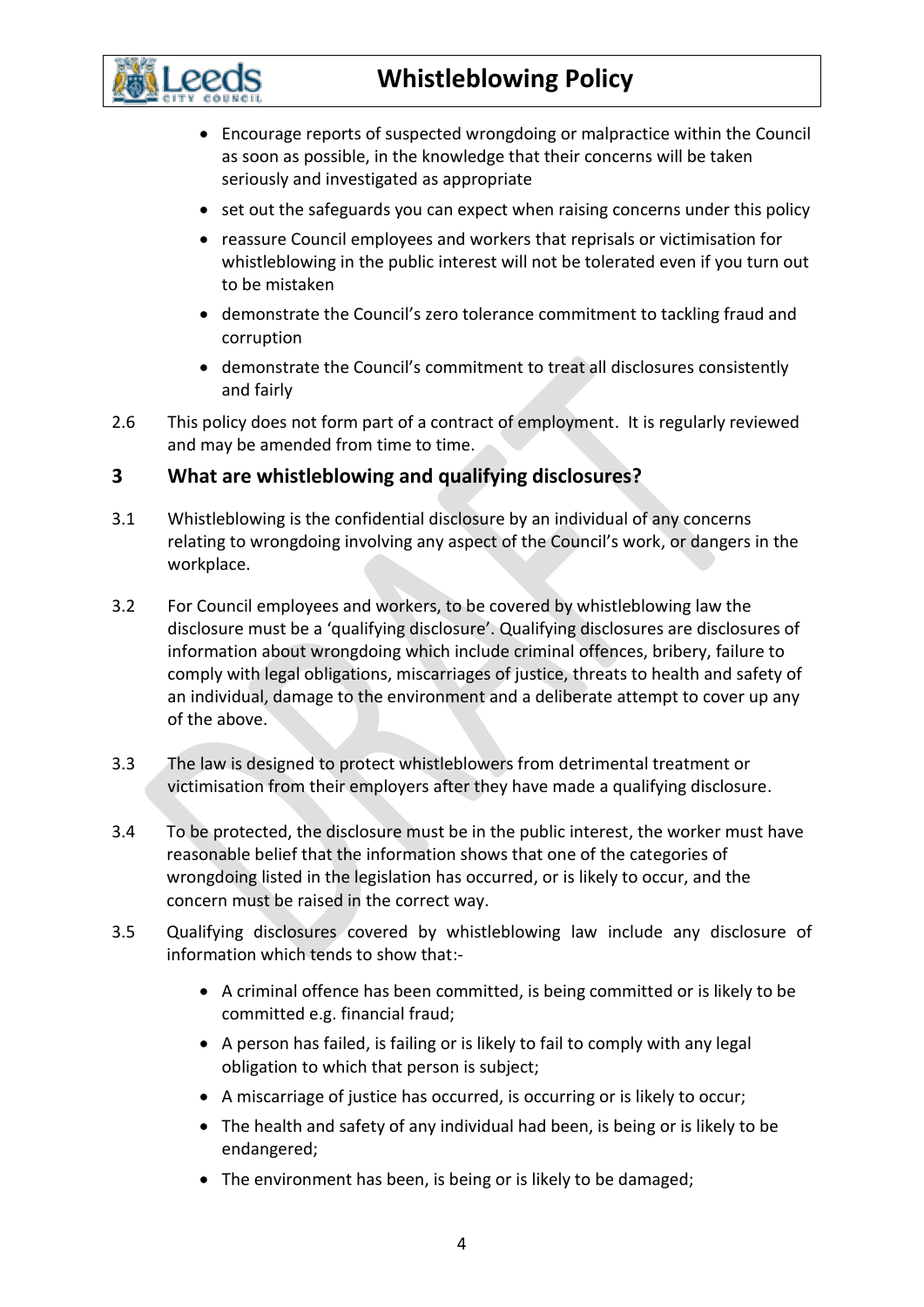

- Any of the above examples have been, are being or are likely to be deliberately concealed.
- 3.6 Disclosures relating to the following matters may fall into the categories of qualifying disclosures above:
	- improper conduct, including serious misuse or abuse of authority;
	- a failure to comply with the Council's Contract Procedure Rules, Financial Regulations, the Council's Constitution or other policies;
	- Something falls below established standards or practice;
	- Gross waste or mismanagement of funds has occurred, is occurring or is likely to occur.
- 3.7 The Whistleblowing Policy is intended to cover concerns that fall outside the scope of other procedures and which involve an issue in the public interest, although the Council reserves the right to determine which procedure is appropriate. Concerns relating to the way you are being treated at work (bullying, harassment, discrimination) do not fall under the remit of whistleblowing and should be dealt with under the Council's Grievance Procedure.
- 3.8 A confidentiality clause in a settlement agreement does not prevent a worker from making a disclosure in the public interest.
- 3.9 If your concern relates to the conduct of an elected member, safeguarding or other issues including, a complaint about the standard of service received or regarding a member of staff, tenancy fraud, benefit fraud, blue badge misuse, council tax, then there are specific procedures in place to address these. Details on how to make a referral can be found at Appendix B.

### **4 Safeguards**

### **Confidentiality**

4.1 The Council will take all reasonable steps to keep the identity of the whistleblower confidential unless there is a legal requirement to disclose it.

#### **Protection from reprisal**

- 4.2 The Council recognises that as a Council employee or worker, the decision to report a concern can be a difficult one to make, not least because of the fear of reprisal from those responsible for the wrongdoing. The Council will not tolerate harassment or victimisation and will take action to protect you when you raise a concern which you reasonably believe to be true. This may include disciplinary action against those that subject an individual to detriment as a result of a whistleblowing referral.
- 4.3 If you are already the subject of procedures such as disciplinary, improving performance, grievance or improving attendance, these will not be halted as a result of your whistleblowing referral.
- 4.4 If at any time, either during or after the investigation, you feel that you have suffered any detriment as a result of your whistleblowing referral you should contact Internal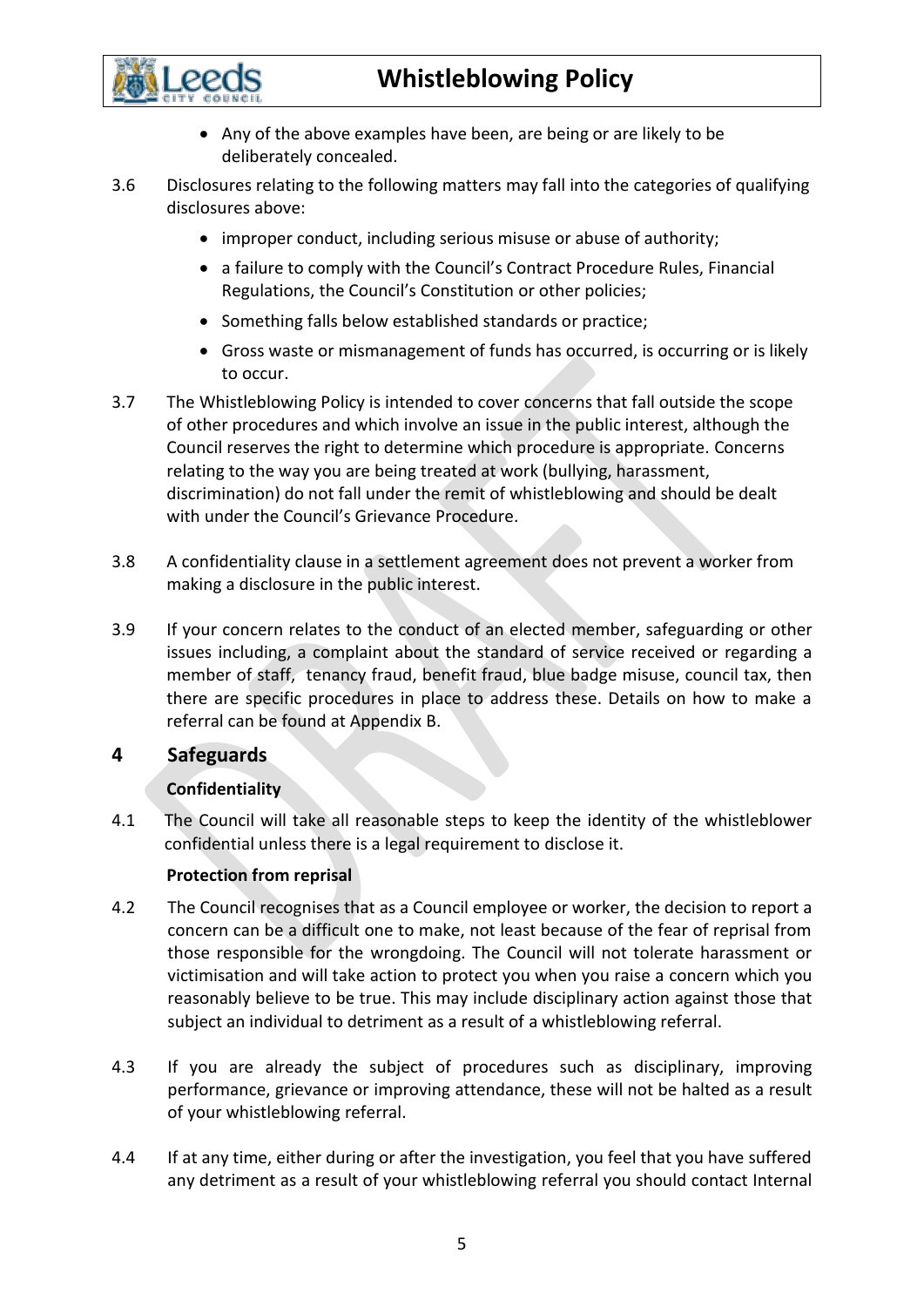

Audit. Details will be considered and where action is required this will be led by HR and will be conducted in accordance with the Disciplinary Policy.

#### **Anonymous disclosures**

4.5 Concerns can be raised anonymously and will be considered wherever possible at the discretion of the Council. However, it may be more difficult or even impossible to investigate them properly if further information cannot be obtained from the informant. This policy encourages you to provide your name and contact details when reporting your concern.

#### **Untrue allegations**

4.6 If you make an allegation which is either malicious and/or false, and/or one which you could not have reasonably believed to be true, then this may be considered an abuse of the whistleblowing policy and disciplinary action may be taken against you.

#### **5 How concerns can be raised**

- 5.1 Whistleblowing concerns can be raised with your line manager or a senior manager within your service. You can raise your concern initially in person, by telephone or in writing. The manager will consider any information you provide in line with the requirements of this policy.
- 5.2 If you would prefer to report your concerns directly to Internal Audit, or you are not a Council employee or worker, then a referral can be made as follows:-

| Telephone:                    | (0113) 3788008 (dedicated hotline answered by a member of the<br>Internal Audit team or an answerphone).           |  |
|-------------------------------|--------------------------------------------------------------------------------------------------------------------|--|
|                               | concerns@leeds.gov.uk                                                                                              |  |
| E-mail:                       | Option to use the whistleblowing raising concerns form at<br>Appendix C.                                           |  |
| In writing:                   | Internal Audit, 3rd Floor West, Civic Hall, Leeds, LS1 1JF                                                         |  |
| Online<br>(internal<br>only): | When logged into the Council network there is the option to<br>complete a whistleblowing referral form via Insite. |  |

5.3 Refer to Appendix B for more detail on how to report other issues.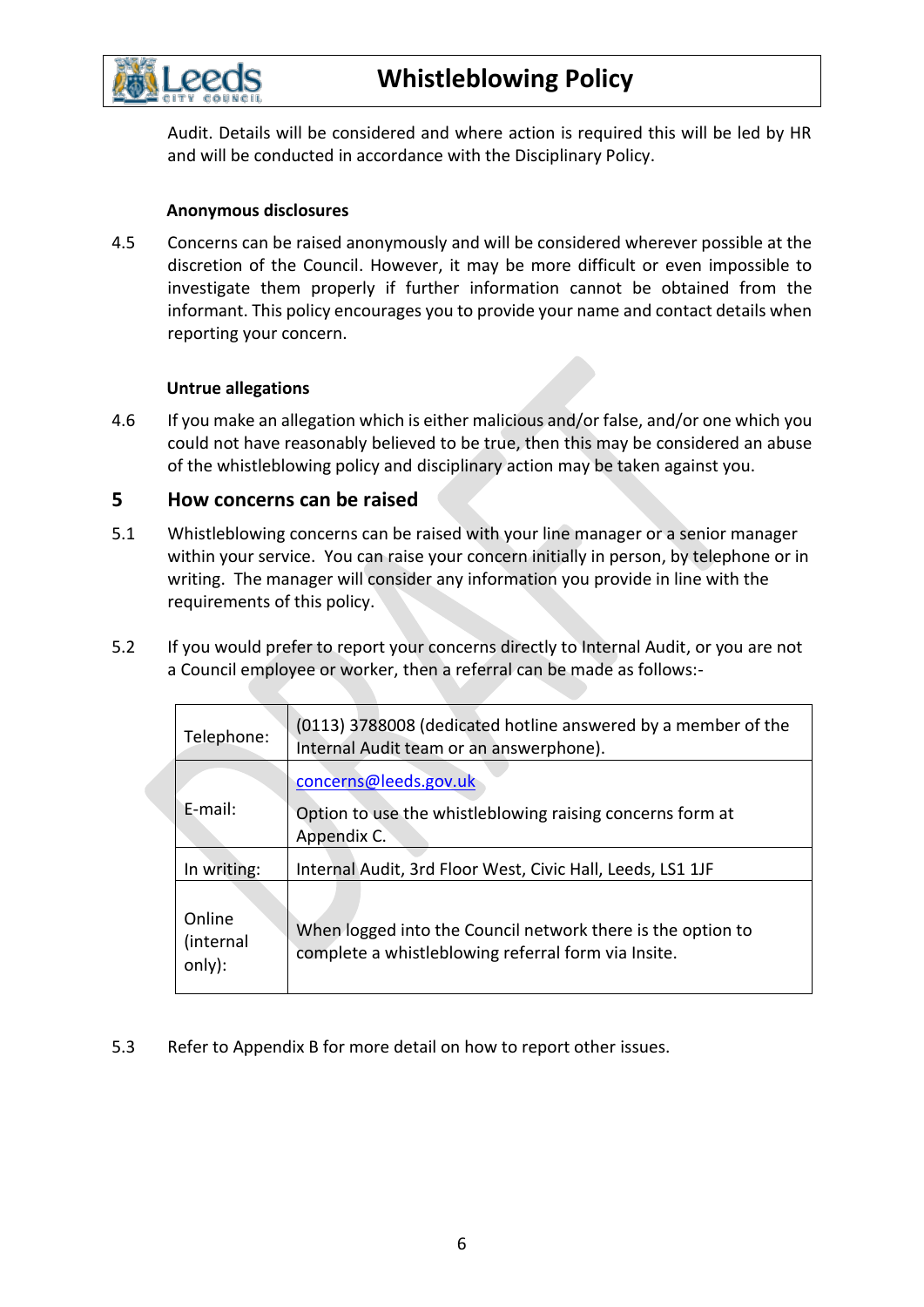

#### **Independent advice**

- 5.4 If you are unsure whether to raise your concerns under this policy, or if you wish to obtain independent advice at any time you may contact:
	- Your trade union
	- The independent charity Protect, which operates a confidential helpline.

Contact details can be found at the end of this policy.

#### **External contacts**

5.5 The aim of this policy is to provide an internal mechanism for reporting any wrongdoing in the workplace. In most cases you should not find it necessary to alert anyone externally.

The law recognises that in some circumstances it may be appropriate to report your concern to certain 'prescribed' people and bodies. It is strongly recommended that you seek advice before reporting a concern to anyone external. If you tell a prescribed person or body, it must be one that you reasonably believe deals with the issue you are raising. A list of prescribed people and bodies can be found at the link below[:https://www.gov.uk/government/publications/blowing-the-whistle-list-of](https://www.gov.uk/government/publications/blowing-the-whistle-list-of-prescribed-people-and-bodies--2/whistleblowing-list-of-prescribed-people-and-bodies)[prescribed-people-and-bodies--2/whistleblowing-list-of-prescribed-people-and](https://www.gov.uk/government/publications/blowing-the-whistle-list-of-prescribed-people-and-bodies--2/whistleblowing-list-of-prescribed-people-and-bodies)[bodies.](https://www.gov.uk/government/publications/blowing-the-whistle-list-of-prescribed-people-and-bodies--2/whistleblowing-list-of-prescribed-people-and-bodies)

5.6 In order to raise your concern externally it still must be a qualifying disclosure which meets the criteria for protection as outlined in paragraph [3] above. This means that you must have a reasonable belief that the information disclosed is substantially true, the disclosure is being made in the public interest and the matter falls within the remit of the prescribed person or body.

#### **Whistleblowing by individuals employed in schools**

- 5.7 Individuals employed in schools maintained by the Council such as community schools, community special schools, voluntary controlled or maintained nursery schools and pupil referral units where the Council is the legal employer, fall under the Council's Whistleblowing Policy.
- 5.8 Each of the above schools should have their own Whistleblowing Policy and reporting arrangements in place which reflect the requirements of and principles within this policy.
- 5.9 Schools based staff are encouraged to raise concerns in accordance with the schools own Whistleblowing Policy. This Leeds City Council policy recognises that in some cases, the employee may not feel they are able to discuss the concerns with management, the Headteacher or Chair of Governors at the school. In these instances you may report your concerns to Leeds City Council who will respond in accordance with this policy.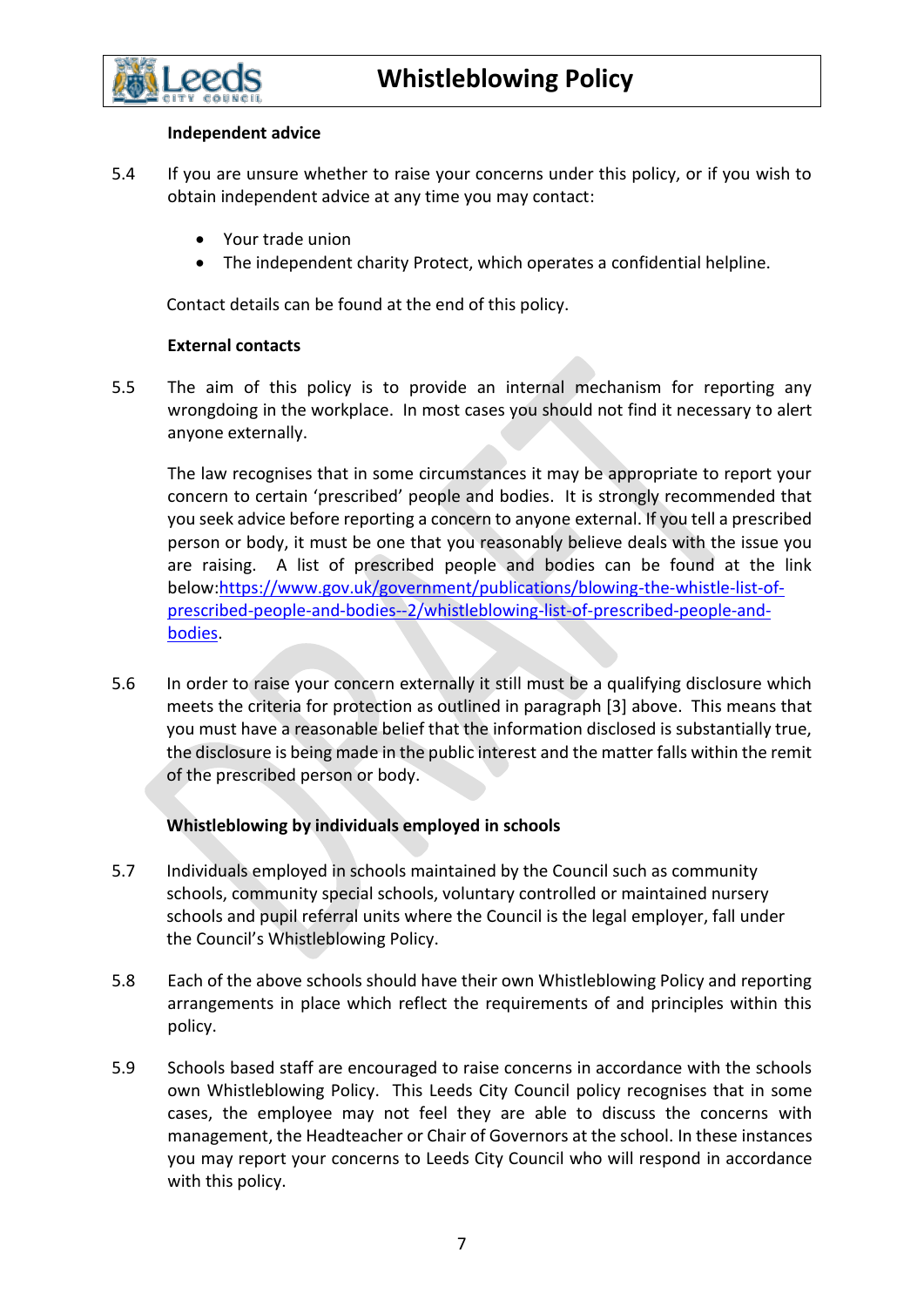

- 6.1 The Council is committed to treating all concerns raised consistently and fairly. Where a referral is made to Internal Audit an initial assessment of the information received will be completed which may include preliminary enquiries. This will determine if further investigation will be undertaken and if so who is best placed to complete this considering any skills, knowledge and areas of expertise felt to be necessary.
- 6.2 Details of all referrals received by managers under this policy should be notified to Internal Audit to allow a central record to be maintained. A regular review of referrals notified and actioned by management will be undertaken to ensure all concerns are being dealt with on a consistent basis.
- 6.3 The matters raised may:
	- be investigated internally (this is the most likely option). This may be via a referral to the relevant Director, Chief Officer, HR or Internal Audit. Where referrals are made every effort is made to maintain confidentiality;
	- be referred to the external auditor;
	- form the subject of an independent inquiry; or
	- any combination of the above.
- 6.4 Where the allegation is of a criminal nature then a referral may be made to the Police but this will only be following an assessment of the information provided.
- 6.5 Some concerns may be addressed without the need for investigation. Concerns or allegations that fall within the scope of specific procedures (for example, child protection or discrimination issues) will normally be referred for consideration under the relevant procedures.
- 6.6 Within ten working days of a concern being received, where practicable, the Council will contact you to acknowledge receipt of your concern. Where feasible we will advise you how we propose to deal with the matter. If it is decided that further investigation is not to take place then the reason for this decision will be provided to you.
- 6.7 The amount of contact between yourself and those considering the issues will vary depending on the nature of the matters raised, the potential difficulties involved and the clarity of the information provided. We may contact you for further details during the investigation if you have provided your contact details.
- 6.8 When any meeting is arranged with you, you may, if you wish, be accompanied by a trade union or professional association representative or a person who is not involved in the area of work to which the concern relates.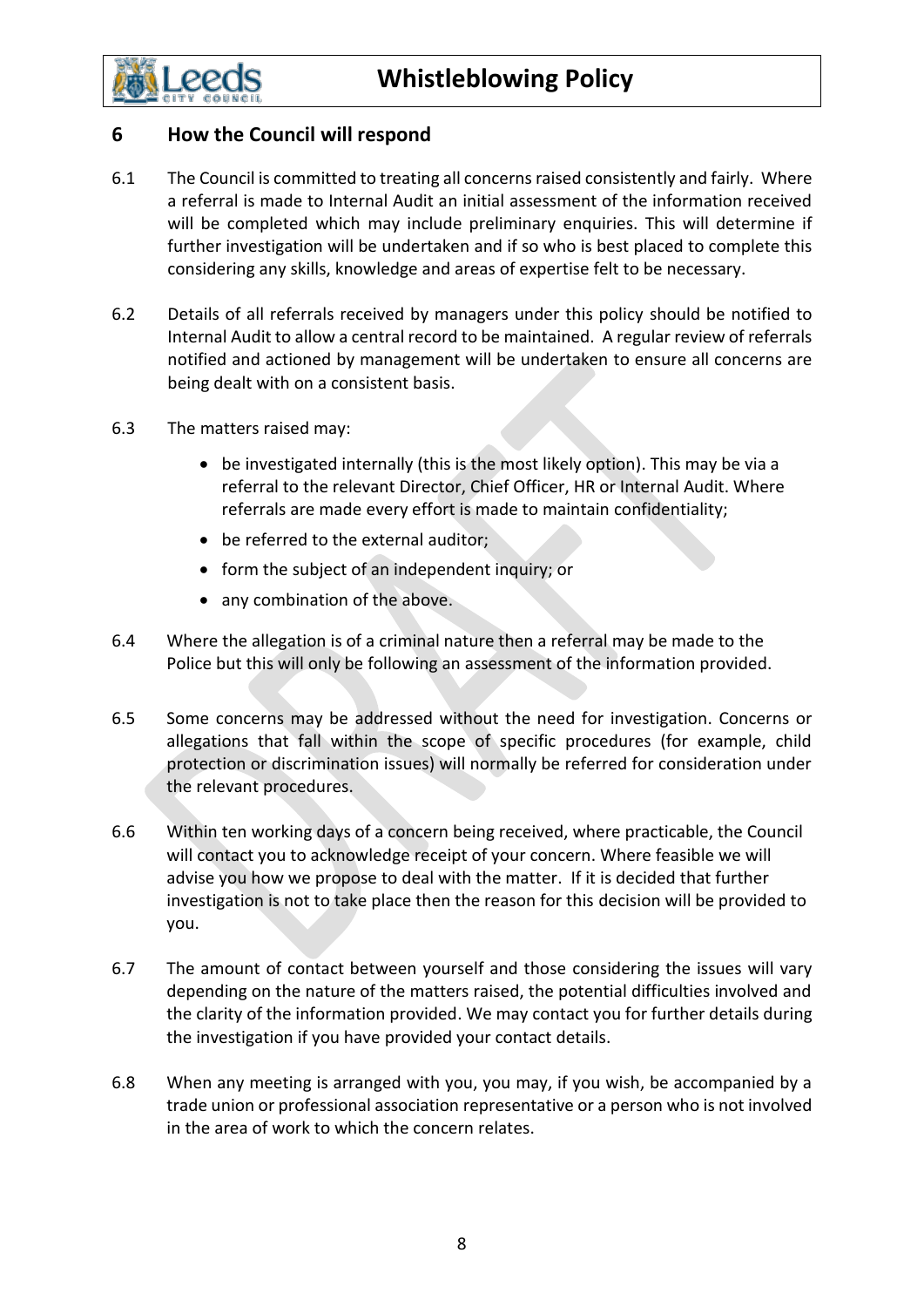

6.9 The Council acknowledges the need to provide you with assurance that the matter has been properly addressed. The Council will aim to keep you informed of the progress of the investigation and its likely timescale. However, sometimes the need for confidentiality may prevent us giving you specific details of the investigation or any disciplinary action taken as a result. You should treat any information about the investigation as confidential.

# **7 Monitoring of whistleblowing referrals**

- 7.1 All referrals received by managers should be notified to Internal Audit upon their receipt. Internal Audit will maintain a log of all concerns received and the action taken. This will help to ensure that all referrals received are addressed on a consistent basis no matter where they have been initially reported or investigated.
- 7.2 The Head of Internal Audit is the person within the Council with overall responsibility for this policy. The overall outcomes and effectiveness of the policy will be reported in anonymised form to the Corporate Governance and Audit Committee.

### **8 How the matter can be taken further**

8.1 This policy is intended to provide you with an avenue to raise concerns within the Council. The Council hopes you will be satisfied with the way your concerns is handled and the response provided. If you are not, and if you feel it is right to take the matter further, the following are possible contact points.

| The external auditor- Grant Thornton<br>Leeds                                                                                                                                               | 0113 245 5514                                                                                                                                                               |
|---------------------------------------------------------------------------------------------------------------------------------------------------------------------------------------------|-----------------------------------------------------------------------------------------------------------------------------------------------------------------------------|
| Protect - formerly Public Concern at<br>Work - (independent charity that<br>provides free advice for employees who<br>wish to express concerns about fraud or<br>other serious malpractice) | 020 3117 2520<br>https://protect-advice.org.uk/contact-<br>$us/$                                                                                                            |
| A prescribed person or body                                                                                                                                                                 | https://www.gov.uk/government/public<br>ations/blowing-the-whistle-list-of-<br>prescribed-people-and-bodies--<br>2/whistleblowing-list-of-prescribed-<br>people-and-bodies. |
| Your trade union:                                                                                                                                                                           | Unison (Leeds)<br>0113 245 8442<br>branch@leedsunison.org.uk.<br>GMB (Leeds)<br>0113 37 89010                                                                               |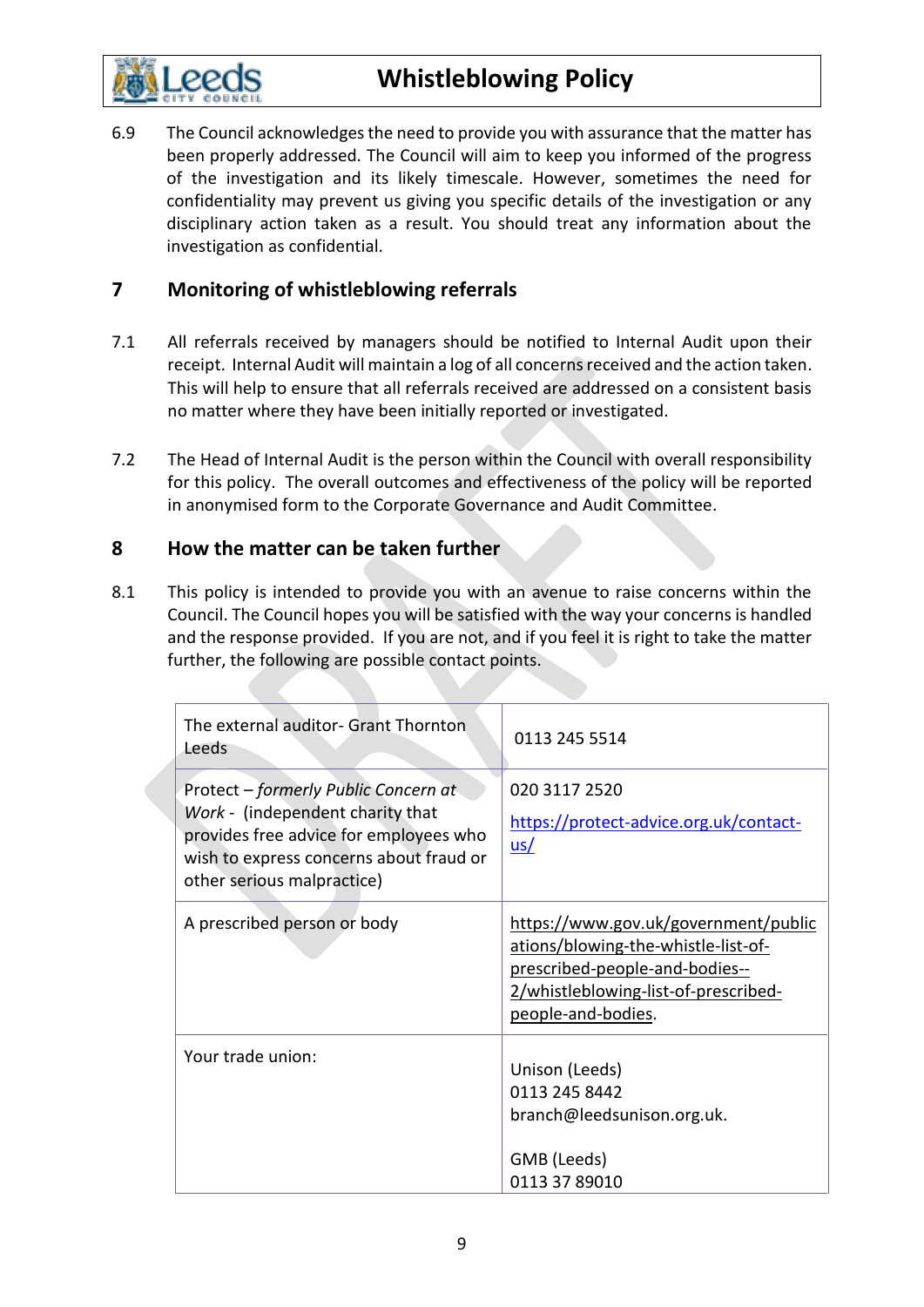

| Unite |
|-------|
| твс   |

# 8.2 Further contact points are included below:-

| The Advisory, Conciliation and<br><b>Arbitration Service (Acas)</b> | https://www.gov.uk/acas                 |
|---------------------------------------------------------------------|-----------------------------------------|
| Citizens' Advice                                                    | https://www.adviceguide.org.uk          |
| Legal advice                                                        | https://www.gov.uk/find-a-legal-adviser |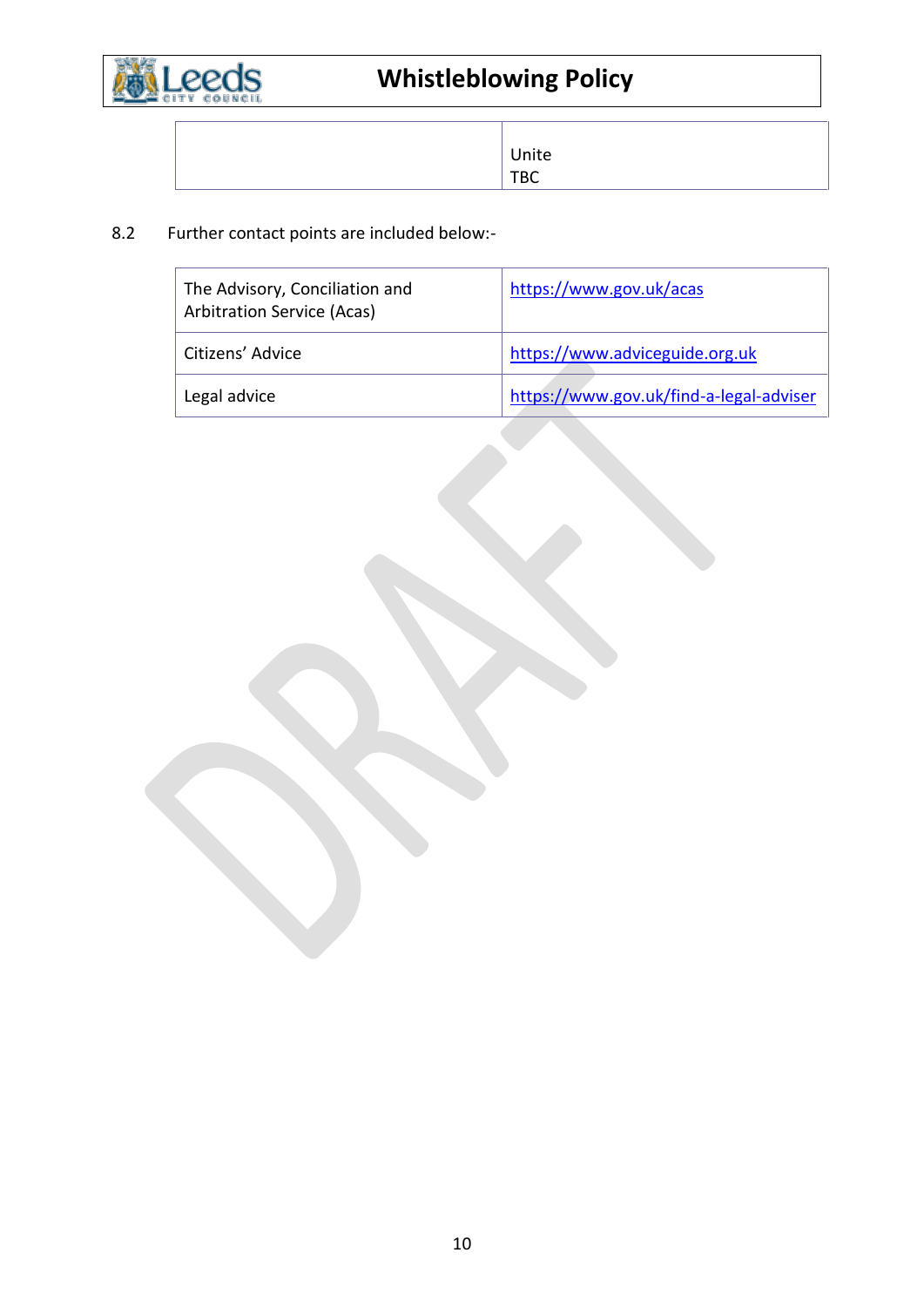

# **Appendix A**

# **How to raise a concern (Do's and Don'ts)**

**DO NOT ignore the concern.** It is important that you feel comfortable in raising legitimate concerns in the public interest, as this provides the Council with an opportunity to address the associated issues as early as possible. The whistleblowing referral form at Appendix C can be used to report your concern and assess if it meets the qualifying criteria.

**DO report your suspicions in line with this policy** to your line management, the relevant service management, or to Internal Audit using the contact details provided in this policy. The decision on to whom to report your suspicions will depend on the seriousness and sensitivity of the issues concerned, and who is thought to be involved in the wrongdoing. For example, if you believe that management is involved then Internal Audit can give advice and guidance on how the matter can be pursued.

#### **DO make an immediate note of your concerns and deal with the matter promptly.**

The earlier you express the concern, the easier it is to take action. Over time these details can be forgotten, or remembered incorrectly, which can make a concern more difficult to investigate and so it would help us if you make a note of your concerns at the time and let us know about them as soon as possible.

You will need to demonstrate that there are sufficient grounds for your concern. It would be useful to provide relevant information including, where possible, but not limited to;

- the background and history to the case;
- the reason why you are particularly concerned;
- any specific details available including names, dates, times and places;
- details of any particular conversations that support the concerns;
- details any personal interest that you may have in the matter; and
- how you think that things may be put right, if possible.

### **DO NOT be afraid of raising your concerns, and if a manager, DO be responsive to staff concerns.**

We want to encourage people to voice any reasonably held suspicions to help us develop a culture of openness, honesty and accountability. All concerns should be treated sensitively and seriously and be subject to the necessary investigation and follow up communication where possible. If you are a manager receiving a concern you also need to make sure you send details of all referrals to Internal Audit for monitoring and action.

#### **DO NOT approach or accuse any individuals directly or tell anyone about your suspicions other than those with the proper authority.**

If a concern is discussed with someone directly involved then it creates an opportunity for evidence to be tampered with or removed.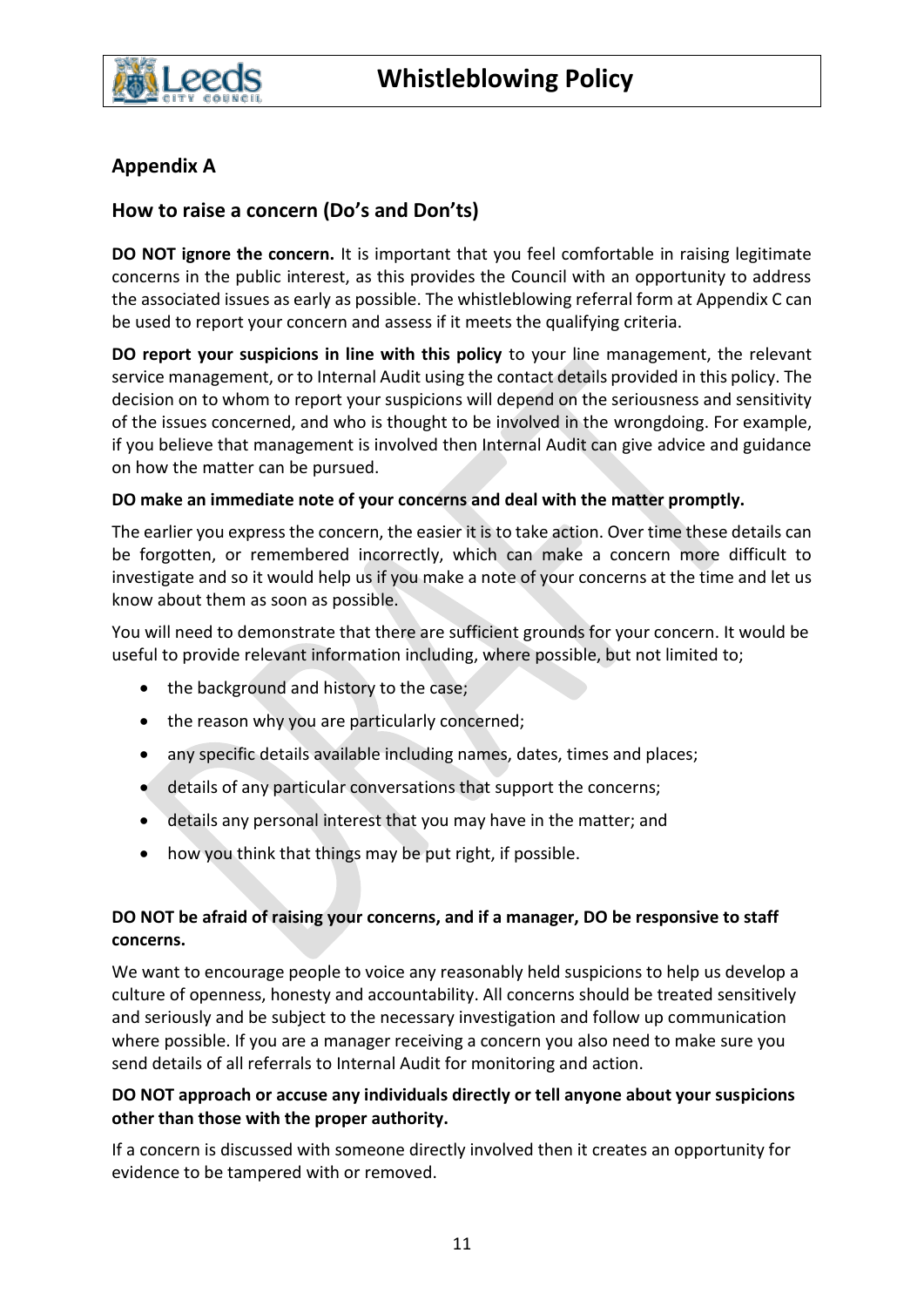

Concerns should not be discussed with others who are not involved in an appropriately structured investigation. Doing so may leave you open to accusations of making slanderous or libellous comments should your concerns be unfounded, as these could damage the reputation of individuals and the Council even if there is no evidence of any wrongdoing.

#### **DO NOT try to investigate the matter yourself.**

There are special rules surrounding the gathering of evidence. Any attempt to gather evidence by people who are unfamiliar with these rules may adversely affect the outcome of the investigation as evidence has to be collected in accordance with current legislation. This is of particular importance with regard to surveillance. If you are at all unsure about the gathering of evidence, you should contact Internal Audit for advice.

All referrals made will be treated in the strictest of confidence and you may invite your trade union or professional association to raise a matter on your behalf.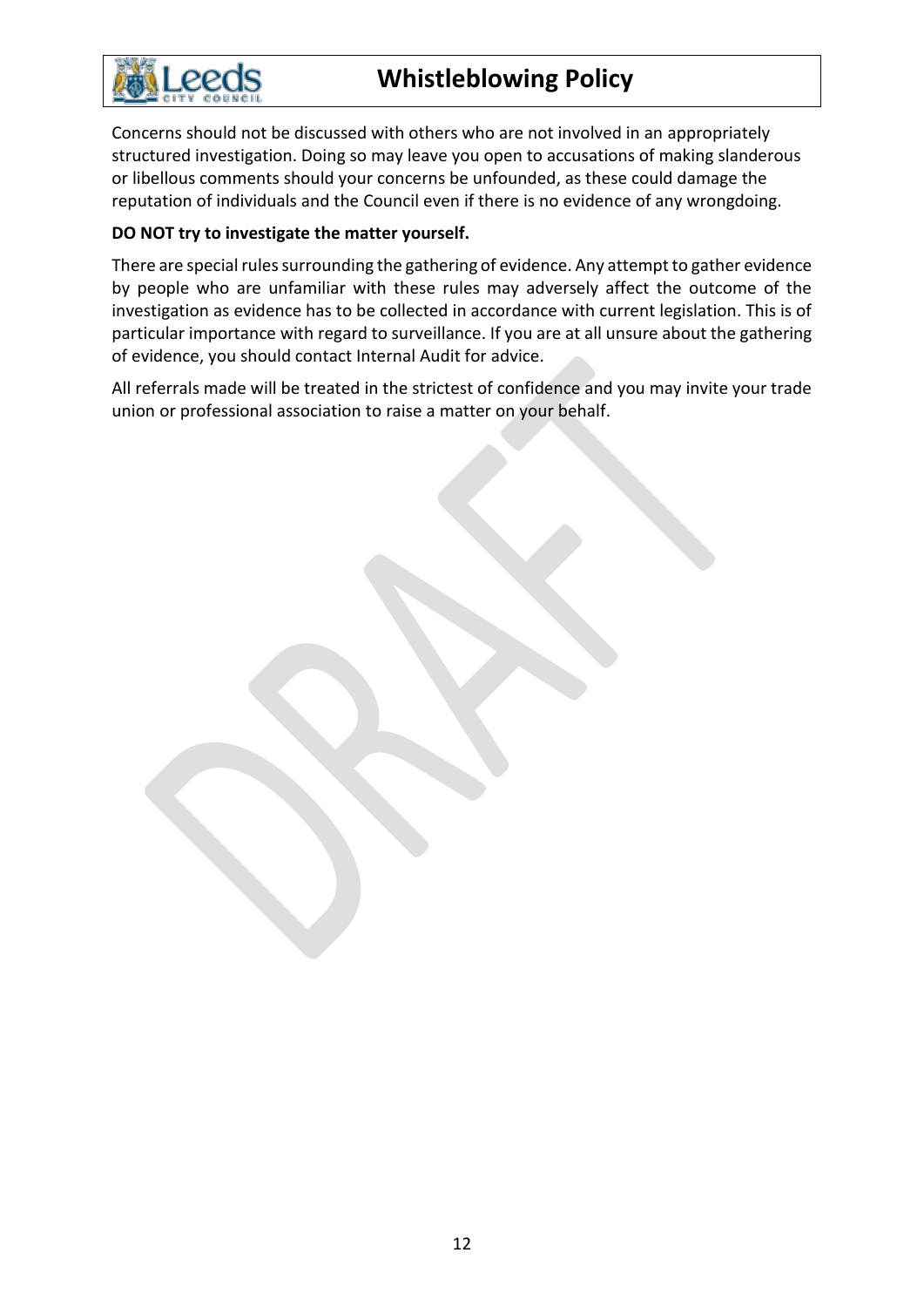

# **Appendix B**

### **Other contacts**

If your concern is regarding the following please see the contact details below:

• **A complaint about the standard of service received or regarding a member of staff (including people who volunteer on our behalf)**

See the [Compliments and Complaints Policy.](https://www.leeds.gov.uk/consultations-and-feedback/compliments-and-complaints-policy)

Email: [complaints@leeds.gov.uk](mailto:complaints@leeds.gov.uk)

Phone: 0113 2224405

• **The conduct of an elected Member**

If you believe that a Member has broken the Members Code of Conduct, you can make a complaint t[o councillorconduct@leeds.gov.uk.](mailto:councillorconduct@leeds.gov.uk)

• **The safeguarding of children and young people**

To report a concern if you work with children or young people, call the Duty and Advice team on 0113 3760336 (Monday to Friday 9am to 5pm, except Wednesday when open at 10am) or the Children's Emergency Duty Team on 0113 5350600 if outside of office hours.

Members of the public should report concerns on 0113 2224403 (Monday to Friday 9am to 5pm, except Wednesday when open at 10am). If you think a child is in immediate danger please call the police on 999.

Further details can be found at [http://www.leeds.gov.uk/residents/Pages/report-a](http://www.leeds.gov.uk/residents/Pages/report-a-child-protection-concern.aspx)[child-protection-concern.aspx](http://www.leeds.gov.uk/residents/Pages/report-a-child-protection-concern.aspx)

### • **The safeguarding of vulnerable adults**

Call 0113 222 4401 during office hours and 0113 378 0644 outside of office hours. Further details can be found at [https://www.leeds.gov.uk/adult-social-care/worried](https://www.leeds.gov.uk/adult-social-care/worried-about-someone/report-neglect-or-abuse-of-an-adult)[about-someone/report-neglect-or-abuse-of-an-adult](https://www.leeds.gov.uk/adult-social-care/worried-about-someone/report-neglect-or-abuse-of-an-adult)

• **Suspected benefit fraud**

Report this to the DWP.

Online - <https://www.gov.uk/report-benefit-fraud>

Telephone – 0800 854 440

Textphone – 0800 328 0512 (Monday to Friday 8am to 6pm)

Write – NBFH, PO Box 224, Preston, PR1 1GP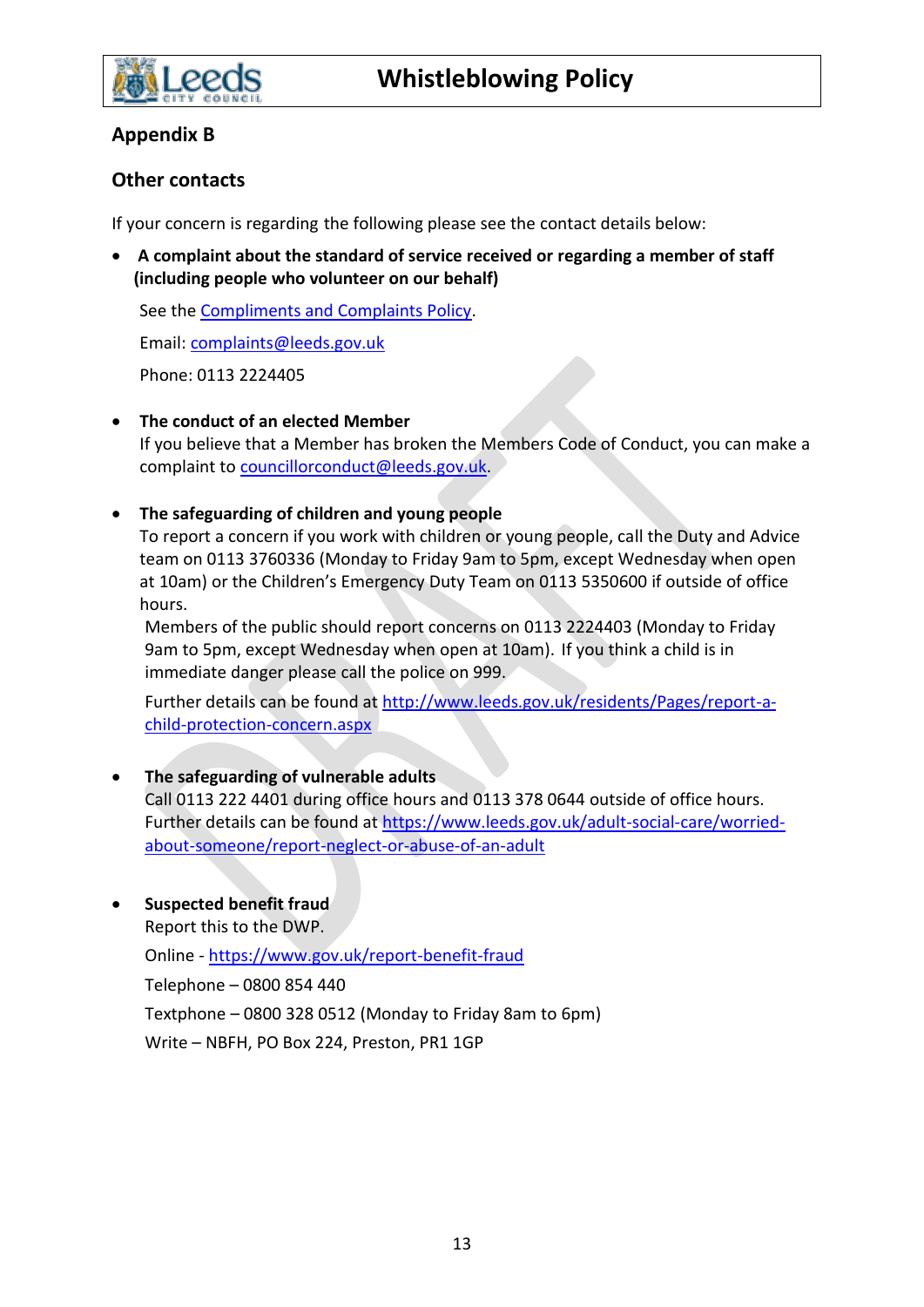

#### • **Suspected Housing fraud**

Call 0800 188 4000

Email: [tenancyfraud@leeds.gov.uk](mailto:tenancyfraud@leeds.gov.uk)

Further details can be found at [https://www.leeds.gov.uk/housing/council-housing](https://www.leeds.gov.uk/housing/council-housing-information-for-tenants/report-problems/housing-fraud)[information-for-tenants/report-problems/housing-fraud](https://www.leeds.gov.uk/housing/council-housing-information-for-tenants/report-problems/housing-fraud)

### • **Blue badge misuse**

Call 0113 222 44 44 (Weekdays, 9am to 5pm, except Wednesdays when we're open from 10am) Email: bluebadge@leeds.gov.uk Further details can be found at [https://www.leeds.gov.uk/parking-roads-and-](https://www.leeds.gov.uk/parking-roads-and-travel/blue-badge-parking-and-applications/report-a-lost-stolen-or-misused-badge)

[travel/blue-badge-parking-and-applications/report-a-lost-stolen-or-misused-badge](https://www.leeds.gov.uk/parking-roads-and-travel/blue-badge-parking-and-applications/report-a-lost-stolen-or-misused-badge)

### • **Council tax**

Call 0113 222 44 44 (Weekdays, 9am to 5pm, except Wednesdays when we're open from 10am)

### • **Workplace disputes**

Contact the Advisory, Conciliation and Arbitration Service (Acas) for help and advice Onlin[e https://www.gov.uk/acas](https://www.gov.uk/acas)

Telephone 0300 123 1100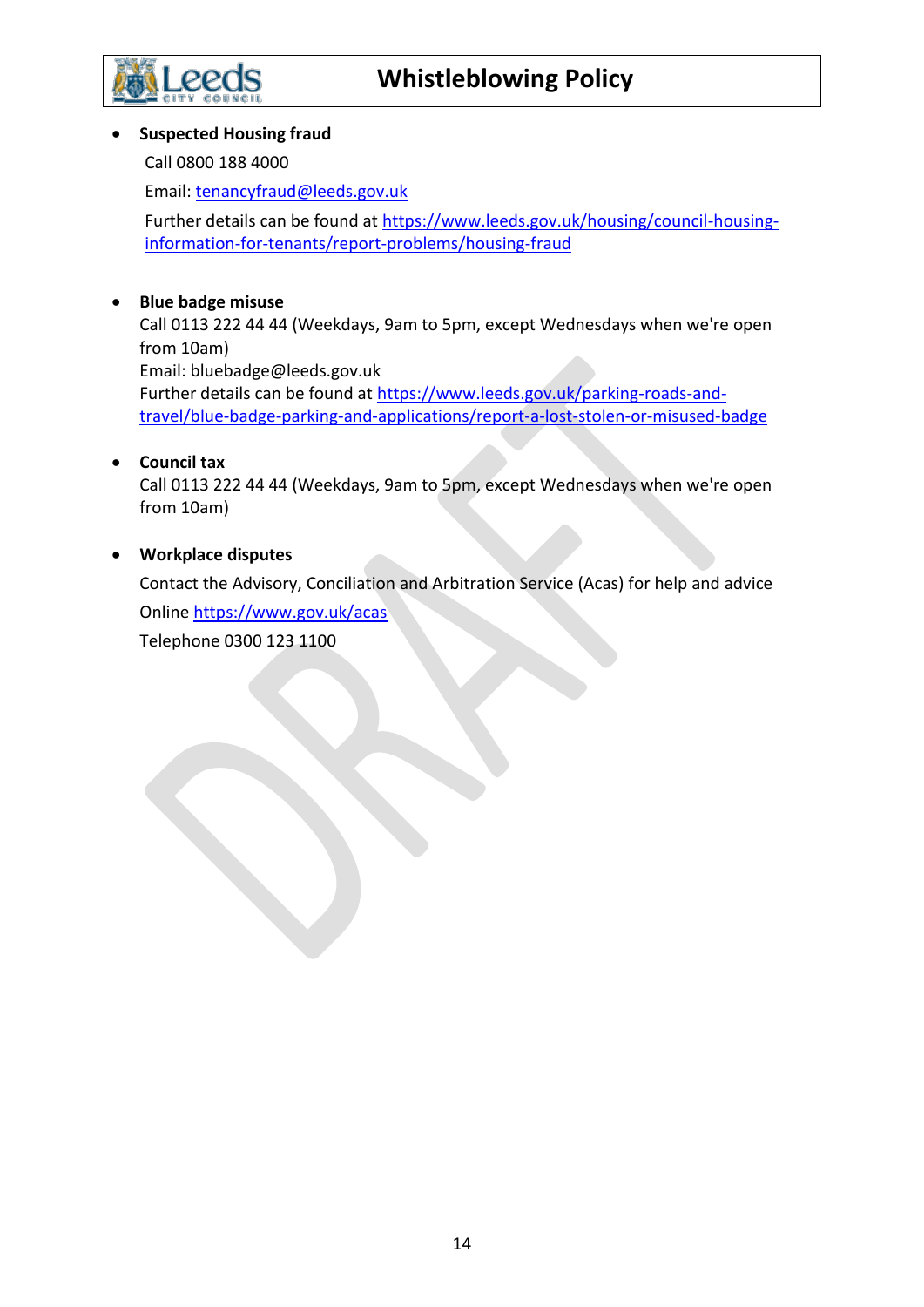

**Appendix C**

# **Whistleblowing Referral Form**

You should use this form to enable you to raise a concern where you believe there is a danger, risk, malpractice or wrongdoing that affects others.

Please make sure you have read and understand the Whistleblowing Policy for guidance on what constitutes a 'qualifying disclosure' and support when completing this form

| 1. About you                  |                      |
|-------------------------------|----------------------|
| Your name: __________________ | Your job title:      |
| Where you work: ———————       |                      |
| How we can contact you:       | <b>Phone Number:</b> |
|                               | Email:               |

Please note allegations can be made anonymously, but these may be more difficult or even impossible to investigate if further information cannot be obtained from you.

#### **2. Whistleblowing Law 'Qualifying Disclosures'**

To be a qualifying disclosure, the disclosure must be made in the public interest and you must have a reasonable belief in its truth. Please indicate below where you believe your concern shows or tends to show one of the following:

| a) | A criminal offence has been committed, is being committed or is likely to be<br>committed e.g. financial fraud.              | Yes/No |
|----|------------------------------------------------------------------------------------------------------------------------------|--------|
| b) | A person has failed, is failing or is likely to fail to comply with any legal<br>obligation to which that person is subject. | Yes/No |
| C) | A miscarriage of justice has occurred, is occurring or likely to occur.                                                      | Yes/No |
| d) | The health and safety of any individual had been, is being or is likely to be<br>endangered.                                 | Yes/No |
| e) | The environment has been, is being or is likely to be damaged.                                                               | Yes/No |
| f  | The information tending to show any of the above is being or is likely to be<br>concealed.                                   | Yes/No |

Disclosures relating to the matters below may also fall into the category of qualifying disclosure. Please indicate if your concern shows or tends to show one of the following: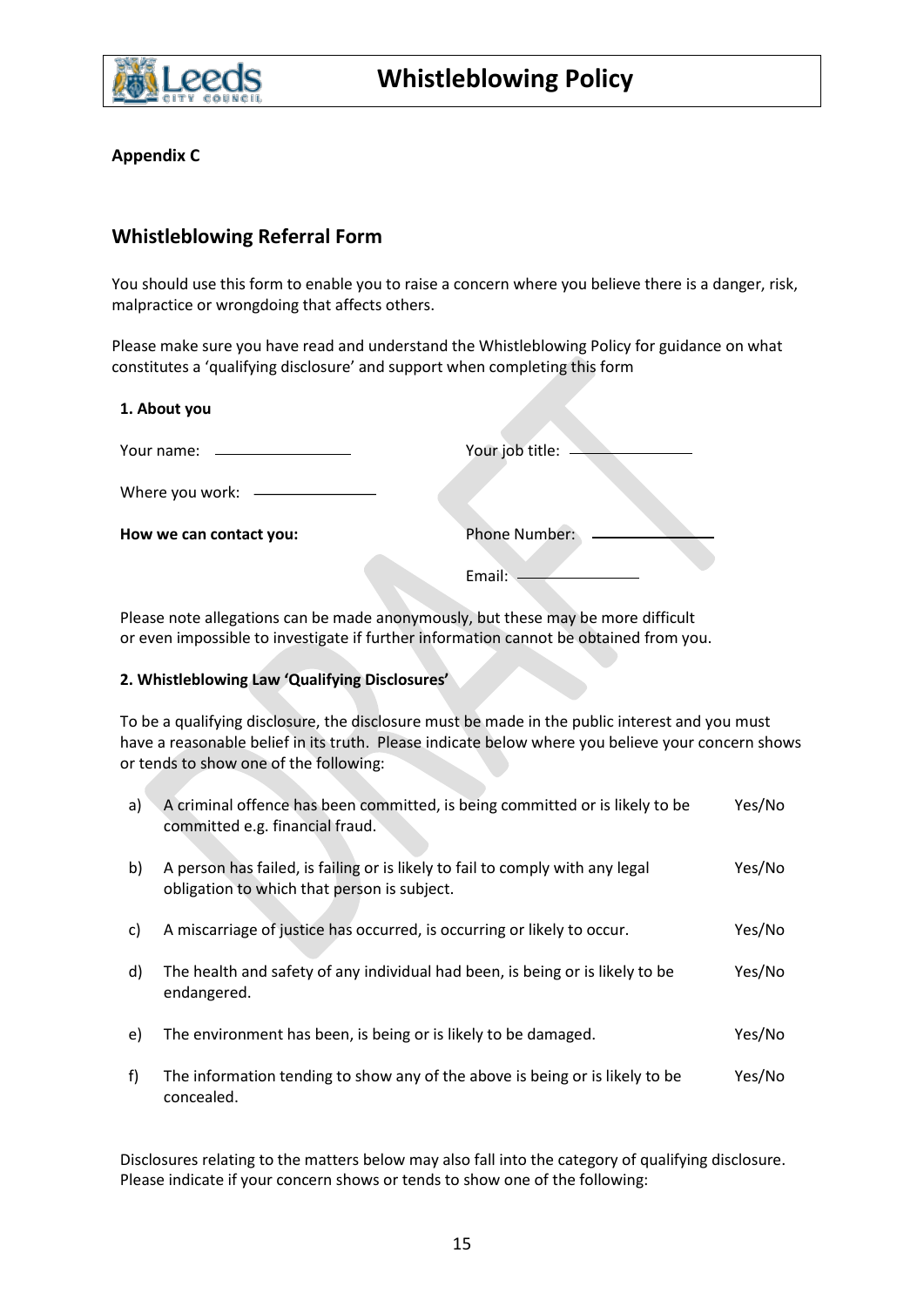

- g) Something is contrary to the Council's Contract Procedure Rules, Financial Regulations or other policies. Yes/No h) Something falls below established standards or practice. Yes/No
- i) Gross waste or mismanagement of funds has occurred, is occurring or is likely to occur. Yes/No

#### **3. Further Information**

Although you are not expected to prove an allegation, you will need to demonstrate that there are sufficient grounds for your concern. Please provide as much information as possible including, where possible, the following:

- the background and history to the case
- the reason why you are particularly concerned
- any specific details available including names, dates, times and places
- details of any particular conversations that support your concerns
- details of any personal interest that you may have in the matter, and
- how you think that things may be put right, if possible